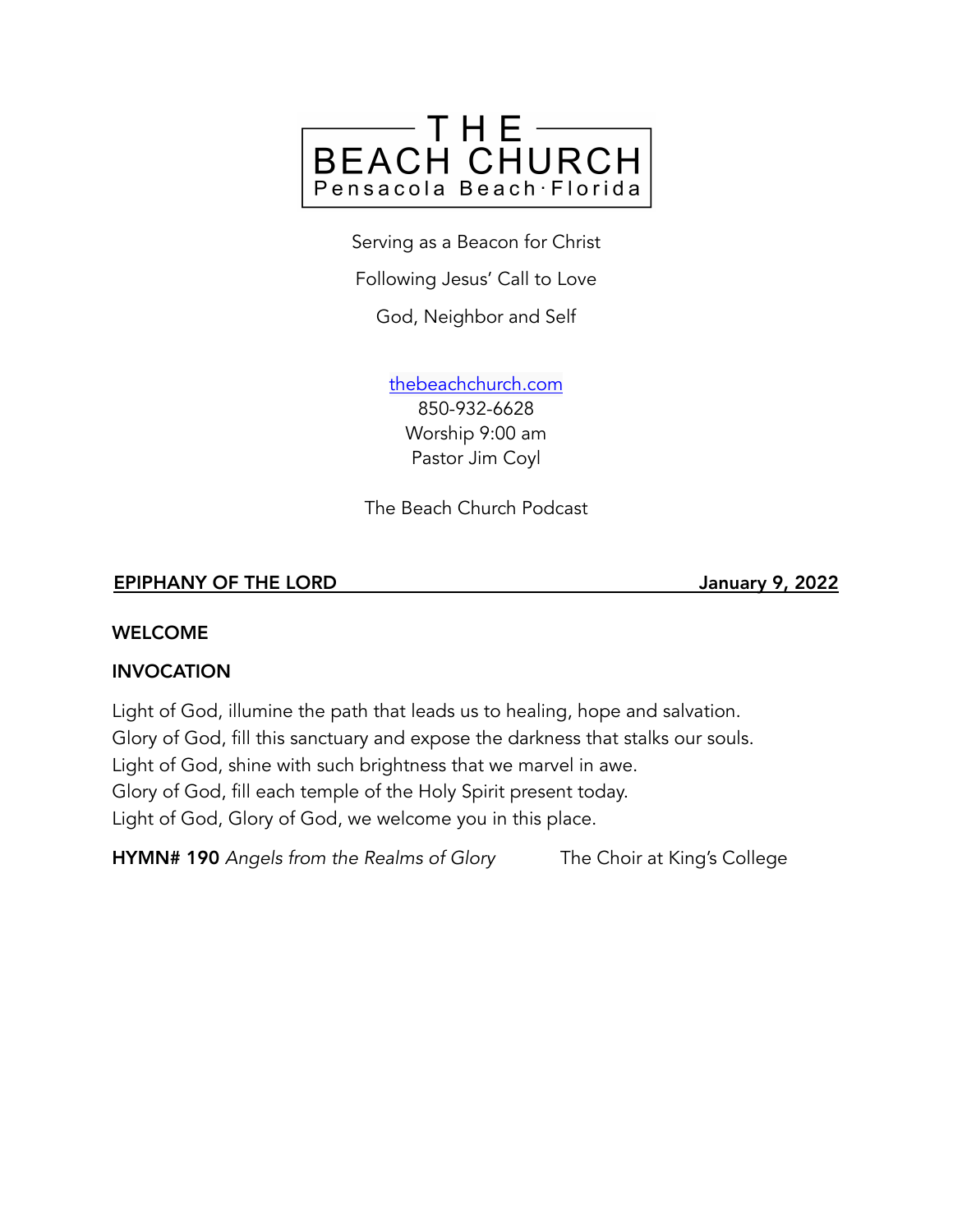### **SCRIPTURE READING** Matthew 2:1-12

2:1 In the time of King Herod, after Jesus was born in Bethlehem of Judea, wise men from the East came to Jerusalem, 2:2 asking, "Where is the child who has been born king of the Jews? For we observed his star at its rising, and have come to pay him homage." 2:3 When King Herod heard this, he was frightened, and all Jerusalem with him; 2:4 and calling together all the chief priests and scribes of the people, he inquired of them where the Messiah was to be born. 2:5 They told him, "In Bethlehem of Judea; for so it has been written by the prophet: 2:6 'And you, Bethlehem, in the land of Judah, are by no means least among the rulers of Judah; for from you shall come a ruler who is to shepherd my people Israel.'" 2:7 Then Herod secretly called for the wise men and learned from them the exact time when the star had appeared. 2:8 Then he sent them to Bethlehem, saying, "Go and search diligently for the child; and when you have found him, bring me word so that I may also go and pay him homage." 2:9 When they had heard the king, they set out; and there, ahead of them, went the star that they had seen at its rising, until it stopped over the place where the child was. 2:10 When they saw that the star had stopped, they were overwhelmed with joy. 2:11 On entering the house, they saw the child with Mary his mother; and they knelt down and paid him homage. Then, opening their treasure chests, they offered him gifts of gold, frankincense, and myrrh. 2:12 And having been warned in a dream not to return to Herod, they left for their own country by another road.

HYMN# 206 *We Three Kings of Orient Are* The Choir at King's College

SERMON *What Glory Will You See?*

# PASTORAL PRAYER AND THE LORDS PRAYER

Our Father who art in heaven, hallowed be Thy name. Thy Kingdom come, Thy will be done on earth as it is in heaven. Give us this day our daily bread, and forgive us our debts, as we forgive our debtors, and lead us not into temptation, but deliver us from evil. For Thine is the Kingdom, and the Power, and the Glory, forever. Amen.

HYMN# 180 *What Child Is This, Who, Laid to Rest?* The Choir at King's College

**BENEDICTION**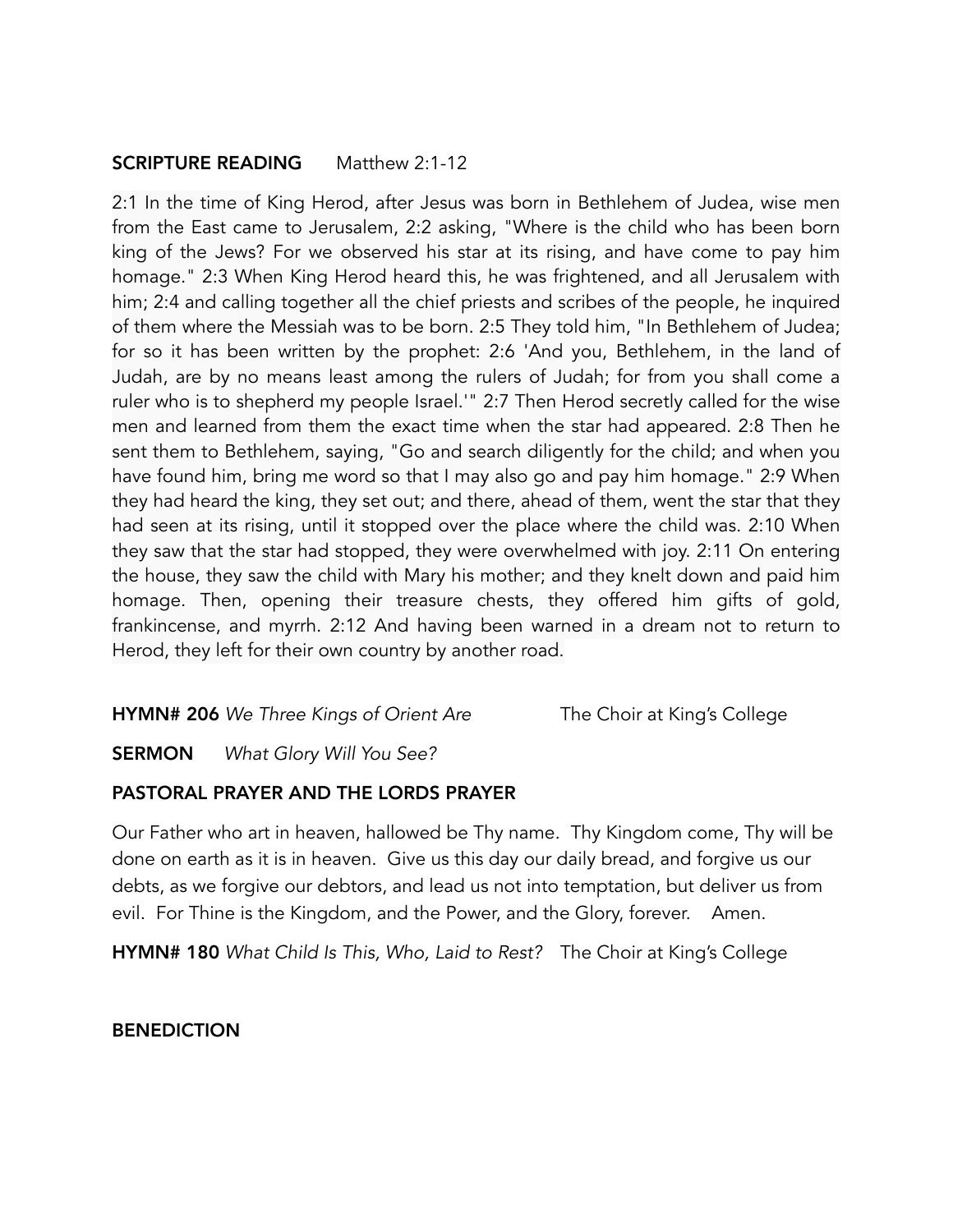## This Week's Lectionary Readings:

Sunday, January 9, 2022: Baptism of the Lord Monday, January 10, 2022: Psalm 106:1-12; Judges 4:1-16; Ephesians 6:10-17 Tuesday, January 11, 2022: Psalm 106:1-12; Judges 5:12-21; 1 John 5:13-21 Wednesday, January 12, 2022: Psalm 106:1-12; Numbers 27:1-11; Luke 11:33-36 Thursday, January 13, 2022: Psalm 36:5-10; Jeremiah 3:1-5; Acts 8:18-24 Friday, January 14, 2022: Psalm 36:5-10; Jeremiah 3:19-25; 1 Corinthians 7:1-7 Saturday, January 15, 2022: Psalm 36:5-10; Jeremiah 4:1-4; Luke 11:14-23

### Poem: "Epiphany" by Walter Brueggemann

On Epiphany day,

we are still the people walking.

We are still people in the dark,

and the darkness looms large around us,

beset as we are by fear,

anxiety, brutality,

violence, loss —

a dozen alienations that we cannot manage.

We are — we could be — people of your light.

So we pray for the light of your glorious presence

as we wait for your appearing;

we pray for the light of your wondrous grace

as we exhaust our coping capacity;

we pray for your gift of newness that

will override our weariness;

we pray that we may see and know and hear and trust in your good rule.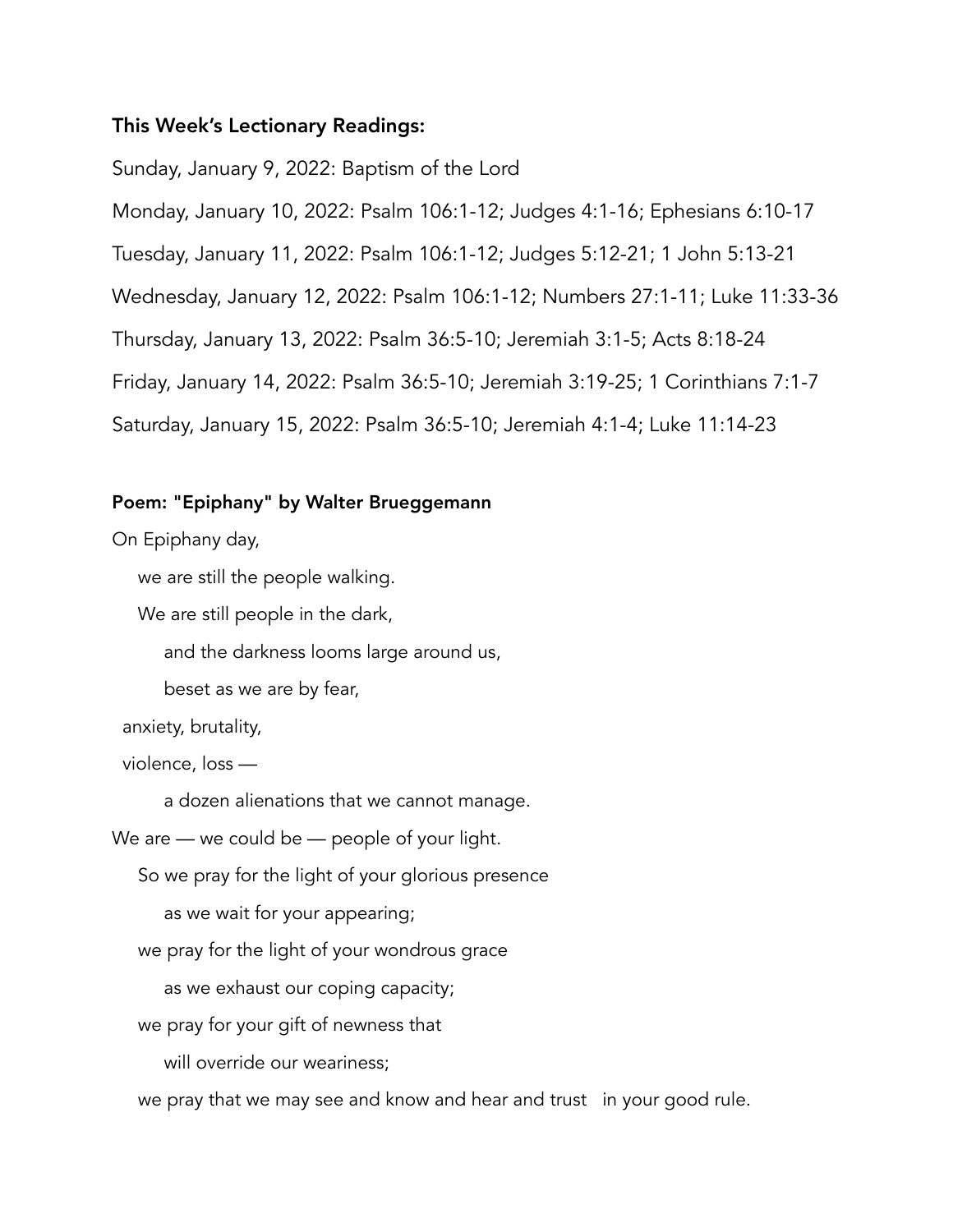# FAMILY CORNER

# Happy New Year!

I've been working on my list for the new year! I need to exercise more, drink more water, eat more vegetables, read some books, pray more, and read my Bible, and… whew! I'm already tired, just thinking about this stuff! There's no way I'll keep this up. Have you ever made goals or resolutions for yourself?

 It's the start of a new year, and that's a time when a lot of people try to say that they are going to improve themselves in various ways. People might try to say they're going to work out, or eat more healthfully, or sleep more, or work harder. They think that a new calendar year means they should make changes for themselves. And it's good to have goals. It's good to try and improve our habits. But it can be difficult, too. Did you know that statistically, of people who make New Year's Resolutions, only eight or nine percent actually say that they kept up and followed through during the whole year? That's a pretty small percentage.

The truth is, it's tough to do things on our own. If we are trying to muscle through and accomplish progress based on sheer personal will power, we are likely to fail. We really aren't capable of doing anything on our own. To truly improve, change must come from the inside. Only in Christ can we have strength to do anything, and through Him we can do all things!

The Bible tells us that Jesus came to make us new. All who receive Him and believe in Him are born of God and become His children. When we believe and receive Christ, it changes Whose we are, and that changes who we are. It's not about telling ourselves to get better or do more; it's recognizing that God loves us and wants to be with us. God can transform our lives better than any New Year's resolution! God can help us to achieve what we hope to do. But the most important thing we can do is seek Him.

When we pray, read our Bibles, and worship, we can grow stronger spiritually. This new year, focus on being changed by the power of the Holy Spirit. Exercising more or eating better are fine, but true joy comes through Jesus. Allow God to work in and through you as you embrace His love. Remember that all things are possible through Christ who strengthens you!